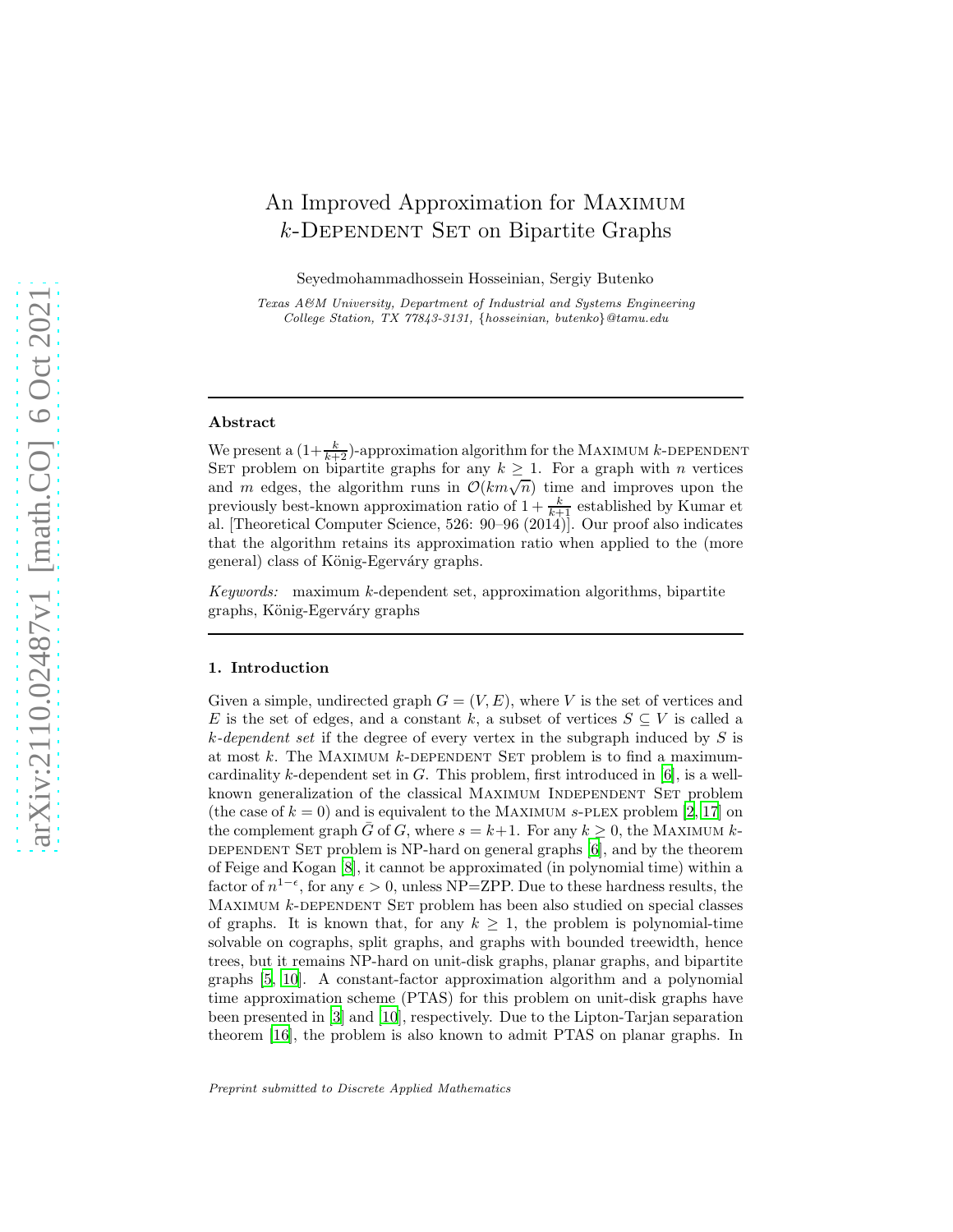this paper, we focus on the class of bipartite graphs. Given the NP-hardness result of Dessmark et al. [\[5\]](#page-9-1), we are interested in solving the following problem approximately:

MAXIMUM  $k$ -DEPENDENT SET IN BIPARTITE GRAPHS (MAX– $k$ –DSBG) **Given:** A bipartite graph  $G = (V, E)$  and an integer  $k \geq 1$ .<br>**Find:** A maximum-cardinality k-dependent set in G. A maximum-cardinality  $k$ -dependent set in  $G$ .

We present a  $(1 + \frac{k}{k+2})$ -approximation algorithm for MAX-k-DSBG, which is an improvement upon the best previously known approximation ratio of  $1+\frac{k}{k+1}$ , established by Kumar et al. [\[15\]](#page-10-5).

To the best of our knowledge, the work of Kumar et al. [\[15\]](#page-10-5) is the only nontrivial approximation algorithm for  $MAX-k-DSBG$  in the literature. More specifically, Kumar et al. [\[15\]](#page-10-5) have studied approximability of the Maximum  $\Pi_{k_1,k_2}$  SUBGRAPH and MINIMUM  $\Pi_{k_1,k_2}$  VERTEX DELETION problems. Given a bipartite graph  $G = (V_1 \cup V_2, E)$  with the parts  $V_1$  and  $V_2$ , let  $\Pi_{k_1,k_2}$  be a property characterized by a finite set  $H$  of forbidden induced subgraphs, where any  $H \in \mathcal{H}$  contains at most  $k_1$  vertices in one of the parts  $V_1$  and  $V_2$  and at most  $k_2$  vertices in the other of the parts. Then the MAXIMUM  $\Pi_{k_1,k_2}$  Subgraph problem is to find a maximum-cardinality subset of vertices satisfying the property  $\Pi_{k_1,k_2}$  (that is, containing no induced subgraph isomorphic to a graph from  $\mathcal{H}$ ). The MINIMUM  $\Pi_{k_1,k_2}$  VERTEX DELETION is the corresponding node deletion problem. Kumar et al. [\[15](#page-10-5)] have shown that both these problems are APX-complete and proposed approximation algorithms based on the technique of iterative rounding applied to a sequence of optimal solutions of the linear programming relaxations. The approximation factors they established are given by  $\max\{k_1, k_2\}$  for the MINIMUM  $\Pi_{k_1, k_2}$  VERTEX DELETION and  $2 - \frac{1}{\max\{k_1, k_2\}}$  for the MAXIMUM  $\Pi_{k_1, k_2}$  SUBGRAPH, respectively. It is evident that  $\widehat{MAX-k}$ – $\widehat{D}SBG$  is equivalent to MAXIMUM  $\Pi_{k_1,k_2}$  SUBGRAPH if the corresponding set  $H$  of forbidden subgraphs consists of a *star* graph  $K_{1,k+1}$ , i.e., a single vertex in one part adjacent to  $k + 1$  vertices in the other part of the graph. Due to this equivalence, the method of Kumar et al. [\[15\]](#page-10-5) provides a  $(1 + \frac{k}{k+1})$ -approximation algorithm for MAX-k-DSBG. Here, we present is a purely combinatorial approximation algorithm for this problem that achieves the approximation ratio of  $1 + \frac{k}{k+2}$  and runs in time bounded by  $\mathcal{O}(km\sqrt{n})$  on a graph with  $n$  vertices and  $m$  edges. Our method is surprisingly simple.

We use the following concepts and notations. Let  $n := |V|$  and  $m := |E|$ denote the number of vertices and edges in G, respectively. For a subset of vertices  $S, G[S]$  denotes the subgraph induced by  $S$  in  $G$ . A subset of edges  $M \subseteq E$  is called a matching if no two edges in M have a common incident vertex. A subset of vertices  $C \subseteq V$  is a vertex cover if every edge in E has at least one of its end-vertices in C. König-Egerváry matching theorem [\[13](#page-10-6)] (see [\[19\]](#page-10-7) for a short proof) states that the maximum cardinality of a matching in a bipartite graph  $G$  is equal to the minimum cardinality of a vertex cover. The reader is referred to [\[1\]](#page-9-3) and [\[21\]](#page-11-0) for background on polynomial-time algorithms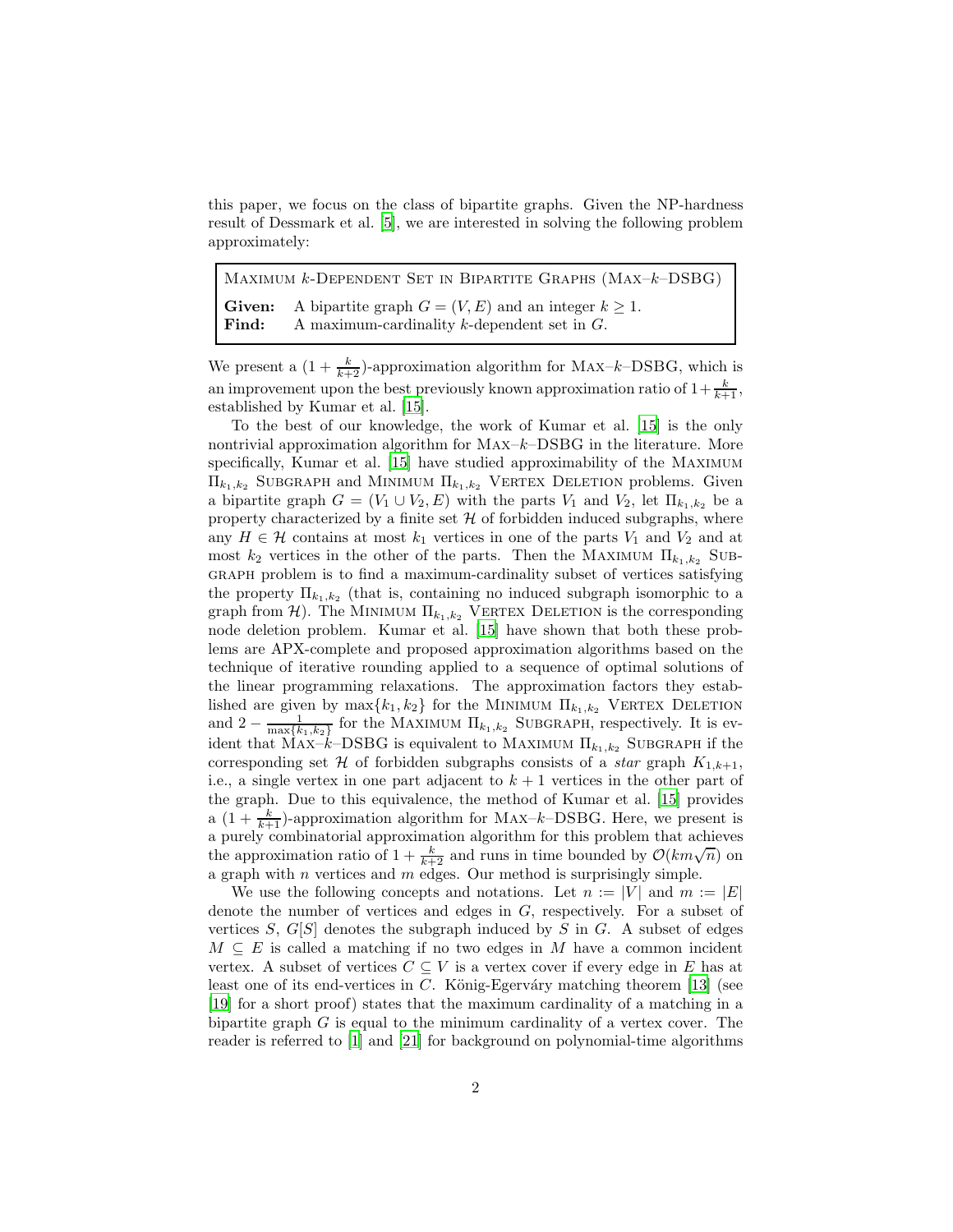#### <span id="page-2-0"></span>Algorithm 1 AN APPROXIMATION ALGORITHM FOR  $Max-k-DSBG$

**Require:** An integer constant  $k \geq 1$  and a bipartite graph  $G = (V, E)$ 1: for  $i = 1$  to  $k$  do 2: find a maximum-cardinality matching  $M \subseteq E$  in  $G = (V, E)$ <br>3:  $E \leftarrow E \setminus M$  $E \leftarrow E \setminus M$ 4: end for 5: find a maximum independent set  $S$  in the residual graph  $G$ 6: return S

for problems in graphs/networks and approximation algorithms, respectively.

#### 2. The Algorithm

In this section, we present our algorithm, establish its approximation ratio, and analyze its time complexity.

The proposed method consists of two simple stages. The first stage is comprised of k recursive iterations, each of which computes a maximum-cardinality matching and removes it from the graph. This is followed by the second stage, which computes a maximum independent set  $S$  in the residual graph and outputs it as an approximate solution for  $MAX-k-DSBG$ . The process is formally described in Algorithm [1.](#page-2-0) Notice that, in line 3 of the algorithm, some *edges* of the graph are deleted, not their *end-vertices*. An illustration of the process for  $k = 1$  on an example graph is provided in Figure [1.](#page-3-0)

To establish the correctness of the algorithm, observe that a vertex  $v \in S$ can be incident to at most k (deleted) edges in  $G[S]$ ; hence, S is a feasible solution to  $MAX-k-DSBG$ . We proceed to establish the approximation ratio of the algorithm.

Let  $\mathcal{M}_i$ ,  $i \in \{1, \ldots, k\}$ , be the *accumulative* set of edges deleted through the first i iterations of lines 2 and 3 of Algorithm [1,](#page-2-0) and let  $G_i$  denote the corresponding residual graph, i.e., the graph obtained from  $G$  by removing  $\mathcal{M}_i$ . Furthermore, let  $I_i, i \in \{1, ..., k\}$ , be a maximum independent set of  $G_i$ , and let  $I_k^*$  be an arbitrary maximum k-dependent set in  $G$ ; by this notation,  $S \equiv$  $I_k$ . Patently, the edge set of the subgraph induced by  $I_k^*$ , i.e.,  $E(G[I_k^*])$ , can be decomposed into a collection of disjoint matchings in  $G$ ; removing the set of edges belonging to these matchings from the graph, and then, finding a maximum independent set in the residual graph generates an optimal solution to  $MAX-k-DSBG$  on G. The intuition behind our proof is based on observation that the performance of Algorithm [1](#page-2-0) depends on the number of edges from  $E(G[I_k^*])$  that are not included in the maximum-cardinality matchings detected through  $k$  iterations of the algorithm.

<span id="page-2-1"></span>**Lemma 1.**  $|I_k| \ge n - \frac{|\mathcal{M}_k|}{k}$  $\frac{f(k)}{k}$ , for every fixed  $k \geq 1$ .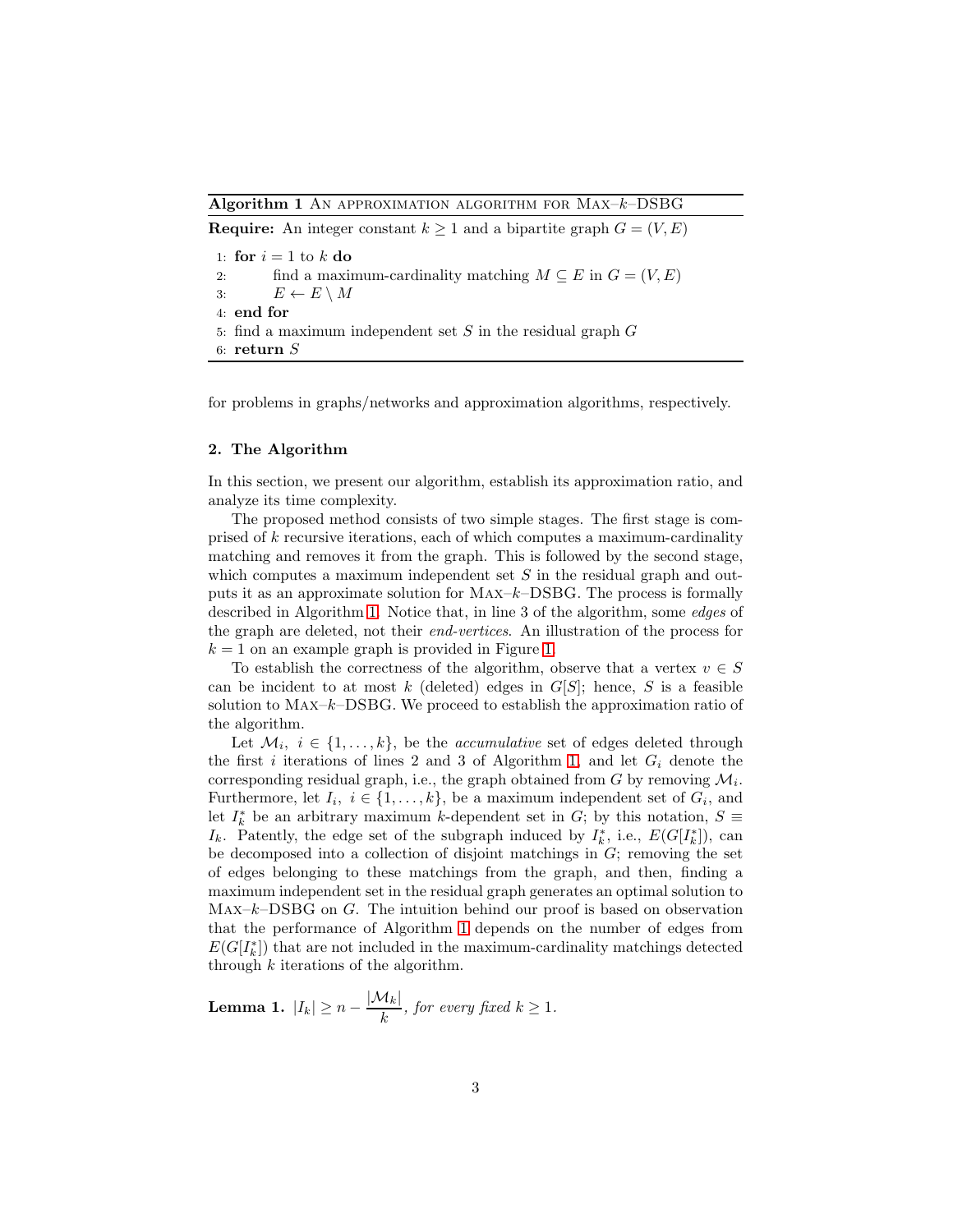<span id="page-3-0"></span>

Figure 1: An example for  $k = 1$ : (a) the set of white vertices is a maximum 1-dependent set,  $(b)$  a maximum-cardinality matching  $M$  is illustrated by the dashed edges, and the gray vertices depict a minimum vertex cover of the residual graph after deleting  $M$ ; the set of white vertices is the output of the algorithm.

PROOF. For  $k = 1$ ,

$$
|I_1| \ge \alpha(G) = n - |\mathcal{M}_1|,
$$

where  $\alpha(G)$  denotes the independence number of G, and the equality is due to the König-Egerváry matching theorem. For  $k \geq 2$ , the proof is by induction. The base case is already established, so for a fixed  $k \geq 2$  and some  $i \in \{2, \ldots, k\}$ , suppose that

$$
|I_{i-1}| \ge n - \frac{|\mathcal{M}_{i-1}|}{i-1}.
$$

Then, using the induction hypothesis and the relation  $|M(G_{i-1})| = n - |I_{i-1}|$ given by the König-Egerváry matching theorem, we obtain

$$
|\mathcal{M}_i| = |\mathcal{M}_{i-1}| + |M(G_{i-1})| \ge (i-1)(n-|I_{i-1}|) + (n-|I_{i-1}|) = i(n-|I_{i-1}|),
$$

where  $M(G_{i-1})$  denotes a maximum-cardinality matching in  $G_{i-1}$ . Finally, the fact that  $G_i$  is obtained by removing  $M(G_{i-1})$  from  $G_{i-1}$ , implies that  $|I_{i-1}| \leq |I_i|$ ; hence,

$$
|\mathcal{M}_i| \geq i\big(n-|I_i|\big).
$$

This completes the proof.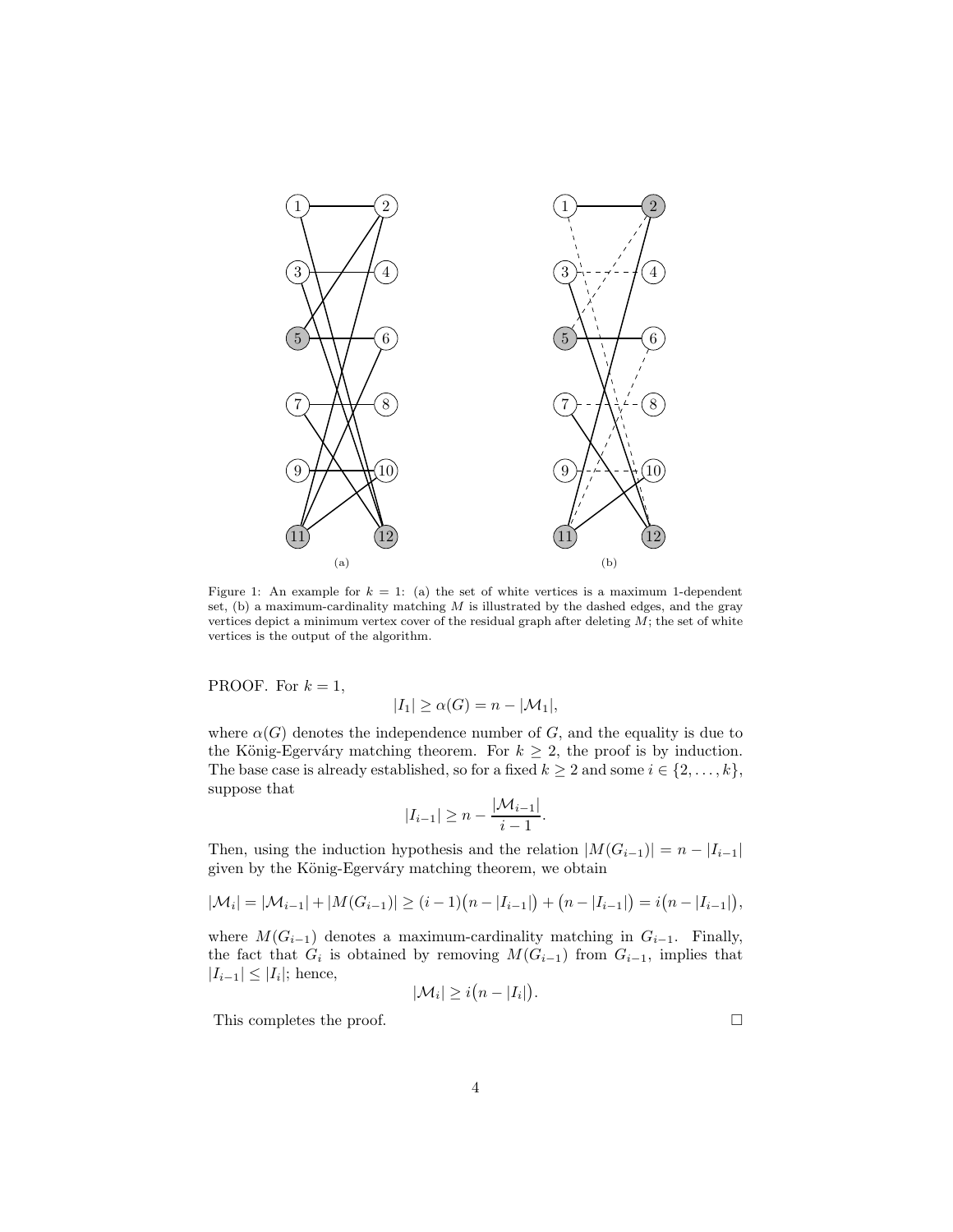Let  $E'_{k} := E(G[I_{k}^{*}]) \setminus \mathcal{M}_{k}$  denote the set of edges with both end-vertices in the optimal solution  $I_k^*$  that are not deleted through executions of lines 2 and 3 of Algorithm [1.](#page-2-0)

<span id="page-4-0"></span>Lemma 2.  $|I_k|\geq \frac{|I_k^*|}{2}$  $\frac{|I_k^*|}{2} + \frac{|E_k'|}{k}$  $\frac{f(k)}{k}$ , for every fixed  $k \geq 1$ .

PROOF. Let  $D_k^* := V \setminus I_k^*$  be the set of vertices not included in the optimal solution  $I_k^*$ , and  $E_k'' := E(G[I_k^*]) \setminus E_k' = E(G[I_k^*]) \cap \mathcal{M}_k$ . Then,

$$
|\mathcal{M}_k| \leq |E''_k| + k|D_k^*| = (|E(G[I_k^*])| - |E'_k|) + k|D_k^*| \leq \frac{k|I_k^*|}{2} - |E'_k| + k|D_k^*|,
$$

where the first inequality is due to the fact that every edge from  $\mathcal{M}_k$  not belonging to  $E''_k$  has at least one end-vertex in  $D_k^*$ , and at most k edges containing a vertex  $v \in D_k^*$  can belong to  $\mathcal{M}_k$ , i.e., at most one edge from each of the k computed matchings. The second inequality is implied by the fact that the degrees of the vertices of  $I_k^*$  in  $G[I_k^*]$  are bounded by k. This result, along with Lemma [1,](#page-2-1) leads to

$$
|I_k| \ge n - \frac{|\mathcal{M}_k|}{k} \ge (n - |D_k^*|) - \frac{|I_k^*|}{2} + \frac{|E_k'|}{k} = |I_k^*| - \frac{|I_k^*|}{2} + \frac{|E_k'|}{k} = \frac{|I_k^*|}{2} + \frac{|E_k'|}{k}.
$$

<span id="page-4-1"></span>Lemma 3.  $\frac{|I_k|}{|I_k^*|}$  $\frac{1}{|I_k^*|} \geq$ 1  $\frac{1}{2} + \frac{1}{2(k+1)}$ *, for every fixed*  $k \geq 1$ *.* 

PROOF. Suppose  $|I_k^*| \leq \frac{2|E_k'(k+1)|}{k}$  $\frac{(k+1)}{k}$ , or equivalently  $\frac{|E'_k|}{k}$  $\frac{|E'_k|}{k} \ge \frac{|I_k^*|}{2(k+1)}$ . This, together with Lemma [2,](#page-4-0) implies

$$
|I_k|\geq \frac{|I_k^*|}{2}+\frac{|E_k'|}{k}\geq \frac{|I_k^*|}{2}+\frac{|I_k^*|}{2(k+1)}=|I_k^*|\left(\frac{1}{2}+\frac{1}{2(k+1)}\right).
$$

Now, consider the case  $|I_k^*| > \frac{2|E_k'|(k+1)}{k}$  $\frac{(k+1)}{k}$ , or equivalently  $|E'_k| < \frac{k|I_k^*|}{2(k+1)}$ . Observe that, at most  $|E'_k|$  vertices (one for each edge in  $G_k[I_k^*])$  should be deleted from  $I_k^*$  to turn it into an independent set in  $G_k$ . Thus,  $|I_k| \geq |I_k^*| - |E'_k|$ , which, under the case assumption, leads to

$$
|I_k| \ge |I_k^*| - |E'_k| > |I_k^*| - \frac{k|I_k^*|}{2(k+1)} = |I_k^*| \left(1 - \frac{k}{2(k+1)}\right) = |I_k^*| \left(\frac{1}{2} + \frac{1}{2(k+1)}\right)
$$

.

**Theorem [1](#page-2-0).** Algorithm 1 is a  $(1 + \frac{k}{k+2})$ -approximation algorithm for MAX-k-DSBG *that runs in*  $\mathcal{O}(km\sqrt{n})$  *time.*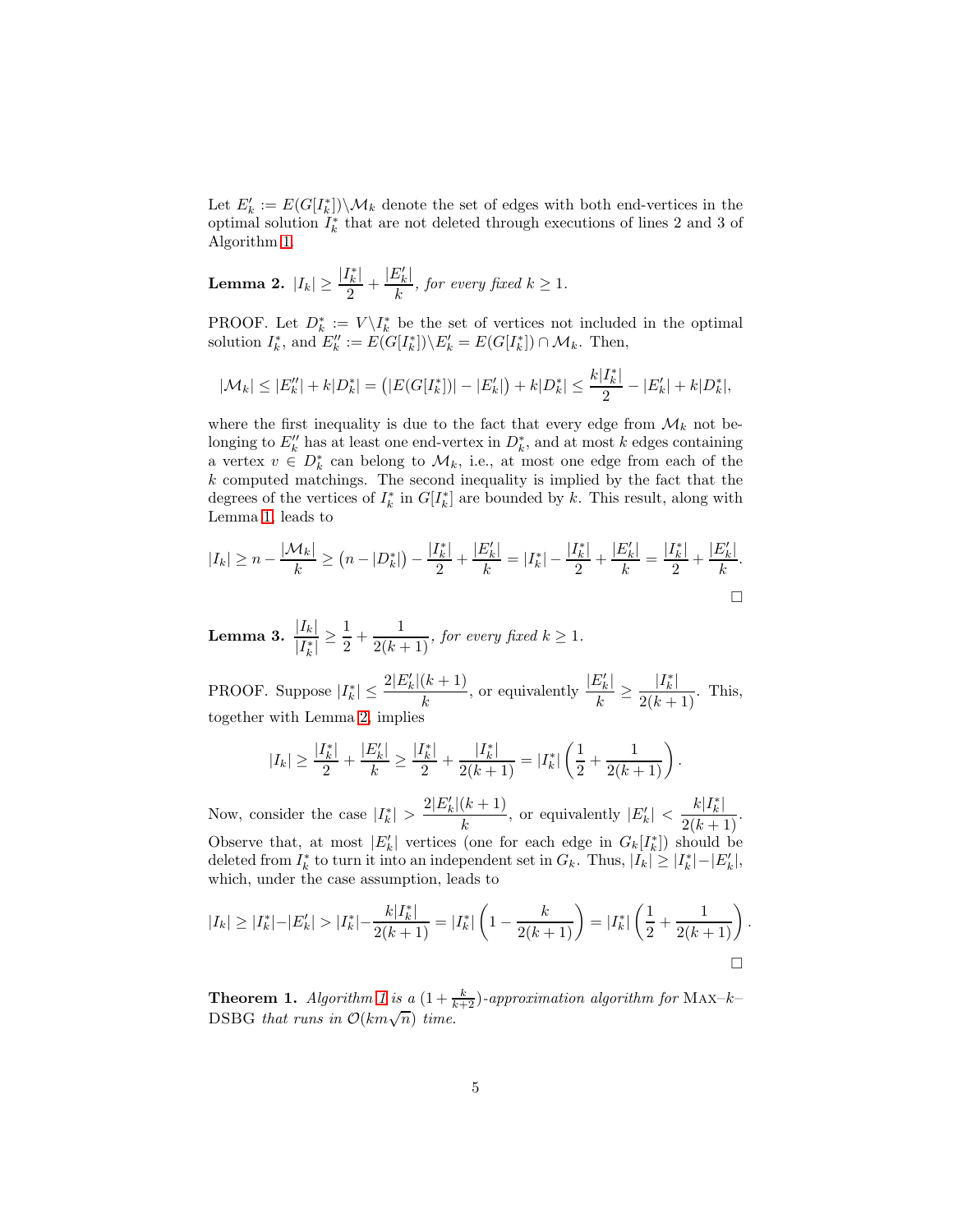PROOF. By Lemma [3](#page-4-1) and the feasibility of an output of Algorithm [1](#page-2-0) to Max–  $k$ -DSBG,

$$
\frac{|I_k^*|}{|S|} = \frac{|I_k^*|}{|I_k|} \le 1 + \frac{k}{k+2},
$$

which establishes the approximation ratio.

Finding a maximum-cardinality matching M in a bipartite graph  $G = (V, E)$ takes no more than  $\mathcal{O}(m\sqrt{n})$  time by the Hopcroft-Karp algorithm [\[11](#page-10-8)]. Deleting  $M$  itself takes no more than a linear time. Thus, the loop of Algorithm [1](#page-2-0) runs in a time bounded by  $\mathcal{O}(km\sqrt{n})$ . Besides, by the König-Egerváry matching theorem, the Hopcroft-Karp algorithm can be also used to find a maximum independent set in the residual graph  $G_k$ . Therefore, the time complexity of Algorithm [1](#page-2-0) is no worse than  $\mathcal{O}(km\sqrt{n})$ .  $\overline{n}$ ).

It is worth noting that 1-dependent set and *independent union of cliques* (IUC) are equivalent in bipartite graphs, so Algorithm [1](#page-2-0) (for  $k = 1$ ) provides a  $\frac{4}{3}$ -approximation algorithm for the MAXIMUM IUC problem [\[7,](#page-10-9) [12\]](#page-10-10) on this class of graphs. We should also point out that finding a maximum-cardinality matching can be done by randomized algorithms with a better time complexity than the Hopcroft-Karp method; see e.g. [\[18\]](#page-10-11).

Bipartite graphs are a subclass of König-Egerváry graphs. A graph is called a König-Egerváry (KE) graph if the maximum cardinality of a matching is equal to the minimum cardinality of a vertex cover in the graph. It is known that the Maximum Independent Set problem is polynomial-time solvable on KE graphs [\[4](#page-9-4), [20\]](#page-11-1). Given this result, as well as the fact that our proof relies only on the König-Egerváry matching theorem, Algorithm [1](#page-2-0) is indeed a  $(1 + \frac{k}{k+2})$ approximation algorithm for the MAXIMUM  $k$ -DEPENDENT SET problem on the (more general) class of KE graphs. A forbidden-subgraph characterization of KE graphs is presented in [\[14\]](#page-10-12).

## 3. Examples Achieving the Approximation Ratio Bound

In this section, we present a family of bipartite graphs, on which Algorithm [1](#page-2-0) may achieve the  $1 + \frac{k}{k+2} = \frac{2(k+1)}{k+2}$  approximation bound.

For a fixed  $k \ge 1$ , let  $G = (V_1 \cup V_2, E)$  be a bipartite graph on  $2(k+2)$  vertices, where  $V_1 = A \cup \{u\}, V_2 = B \cup \{w\}, A = \{a_1, \ldots, a_{k+1}\}, \text{and } B = \{b_1, \ldots, b_{k+1}\}.$ We distinguish  $u$  and  $w$  from the rest of the vertices, as they are the only ones not included in the optimal solution of  $MAX-k-DSBG$  on  $G$ . The construction of G is as follows: u and w are adjacent; every vertex in A (resp.  $B$ ) is adjacent to w (resp.  $u$ ) as well as all vertices in  $B$  (resp. A) except for the one with the same index. That is,

$$
E = \{\{u, w\}\} \cup \{\{a_i, b_{i'}\} \mid i \in \{1, ..., k + 1\}, i' \in \{1, ..., k + 1\} \setminus \{i\}\}
$$
  

$$
\cup \{\{a_i, w\} \mid i \in \{1, ..., k + 1\}\} \cup \{\{b_i, u\} \mid i \in \{1, ..., k + 1\}\}.
$$

Observe that, by this construction,  $A \cup B$  is the (unique) optimal solution of MAX–k–DSBG on G, with the optimal solution value  $|A \cup B| = 2(k+1)$ .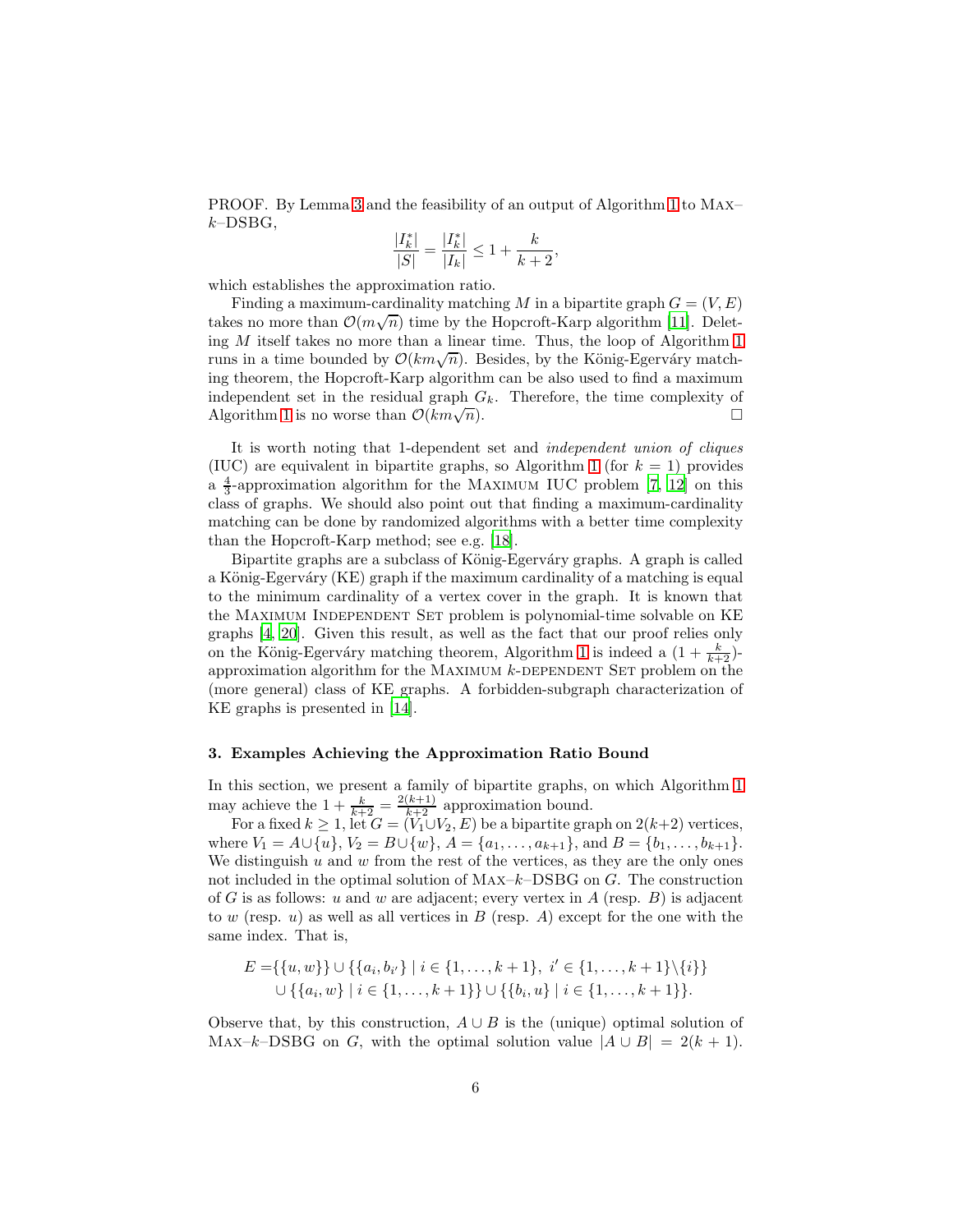Besides,  $G[A \cup B]$  has k disjoint perfect matchings, each of which constitutes a perfect matching for G with  $\{u, w\} \in E$ .

We show that the output of Algorithm [1](#page-2-0) on G may contain exactly  $k + 2$ vertices; we present the process for even and odd values of k separately.

Let k be even, and consider the performance of Algorithm [1](#page-2-0) on  $G$  as follows: at every iteration  $j \in \{1, ..., k\}$ , the algorithm removes the (perfect) matching

<span id="page-6-0"></span>
$$
M_j = (\{\{a_i, b_{i+j}\} \mid i \in \{1, ..., k+1\}\} \setminus \{a_j, b_{2j}\}) \cup \{\{a_j, w\}, \{b_{2j}, u\}\}\
$$
(1)

from G, with the convention  $b_{i+k+1} \equiv b_i$ . Note that, at every iteration  $j \in$  $\{1, \ldots, k\}$ , the algorithm includes the edges  $\{a_j, w\}$  and  $\{b_{2j}, u\}$  in  $M_j$  and leaves the edges  $\{a_j, b_{2j}\}\$  and  $\{u, w\}$  intact. As a result, after k iterations of the loop of Algorithm [1,](#page-2-0) the set of edges  $E = \{\{a_j, b_{2j}\}, \forall j \in \{1, ..., k\}\}\$  will remain in the residual graph, i.e., the graph obtained from G by removing  $\mathcal{M}_k = \bigcup_{j=1}^k M_j$ . Observe that, given k is even, there exists no index  $j \in \{1, ..., k\}$  such that  $2j = 2j' + k + 1$  for some index  $j' \in \{1, ..., j - 1\}$ . This implies that no two edges in  $E$  share an end-vertex, so every minimum vertex cover of the residual graph contains one end-vertex for each edge in  $E$ . Besides, it is easy to verify that, in addition to  $E$ , the edge set of the residual graph contains (exactly) three edges, i.e.,  $\{a_{k+1}, w\}$ ,  $\{w, u\}$ , and  $\{u, b_{k+1}\}$ , which form the (isolated) path  $P = \{a_{k+1}, w, u, b_{k+1}\}\$ . Every minimum vertex cover of this graph must contain two out of four vertices from  $P$ . This implies that every independent set of the residual graph is of cardinality  $2(k+2) - (k+2) = k+2$ .

Now, let  $k$  be odd, and consider the abovementioned process with a slight modification: at every iteration  $j \in \{1, \ldots, \frac{k+1}{2}\}\$ , the algorithm removes the matching defined by [\(1\)](#page-6-0), and at every iteration  $j \in \{\frac{k+3}{2}, \ldots, k\}$ , it removes the following (perfect) matching from  $G$ :

$$
M_j = (\{\{a_i, b_{i+j}\}, \forall i \in \{1, ..., k+1\}\} \setminus \{a_{j+1}, b_{2j+1}\}) \cup \{\{a_{j+1}, w\}, \{b_{2j+1}, u\}\}.
$$

Notice that  $b_{k+3} \equiv b_2$  for every odd value of k; at the iteration  $j = \frac{k+3}{2}$ , instead of the edge  $\{a_{\frac{k+3}{2}}, b_2\}$ , the algorithm excludes the edge  $\{a_{\frac{k+3}{2}+1}, b_3\}$  from the matching  $M_i$ , and it follows this pattern for the rest of the iterations. This ensures that the set of edges connecting  $A$  and  $B$  in the residual graph, denoted by  $E$ , are isolated, i.e., no two edges among them have a common end-vertex. Besides, similar to the previous case, the residual graph always includes the path  $P = \{a_{\frac{k+3}{2}}, w, u, b_1\}$ , which indicates that every independent set of this graph is of cardinality  $2(k + 2) - (k + 2) = k + 2$ .

Figures [2](#page-7-0) and [3](#page-8-0) illustrate the process for  $k = 3$  and  $k = 4$ , respectively. In these figures, the (perfect) matching identified by the algorithm at each iteration is depicted by dashed and dotted edges; the dashed lines identify the edges with both end-vertices in the optimal solution, and the dotted lines show the edges incident to  $u$  or  $w$ . The edges in  $E$  are depicted by thick solid lines.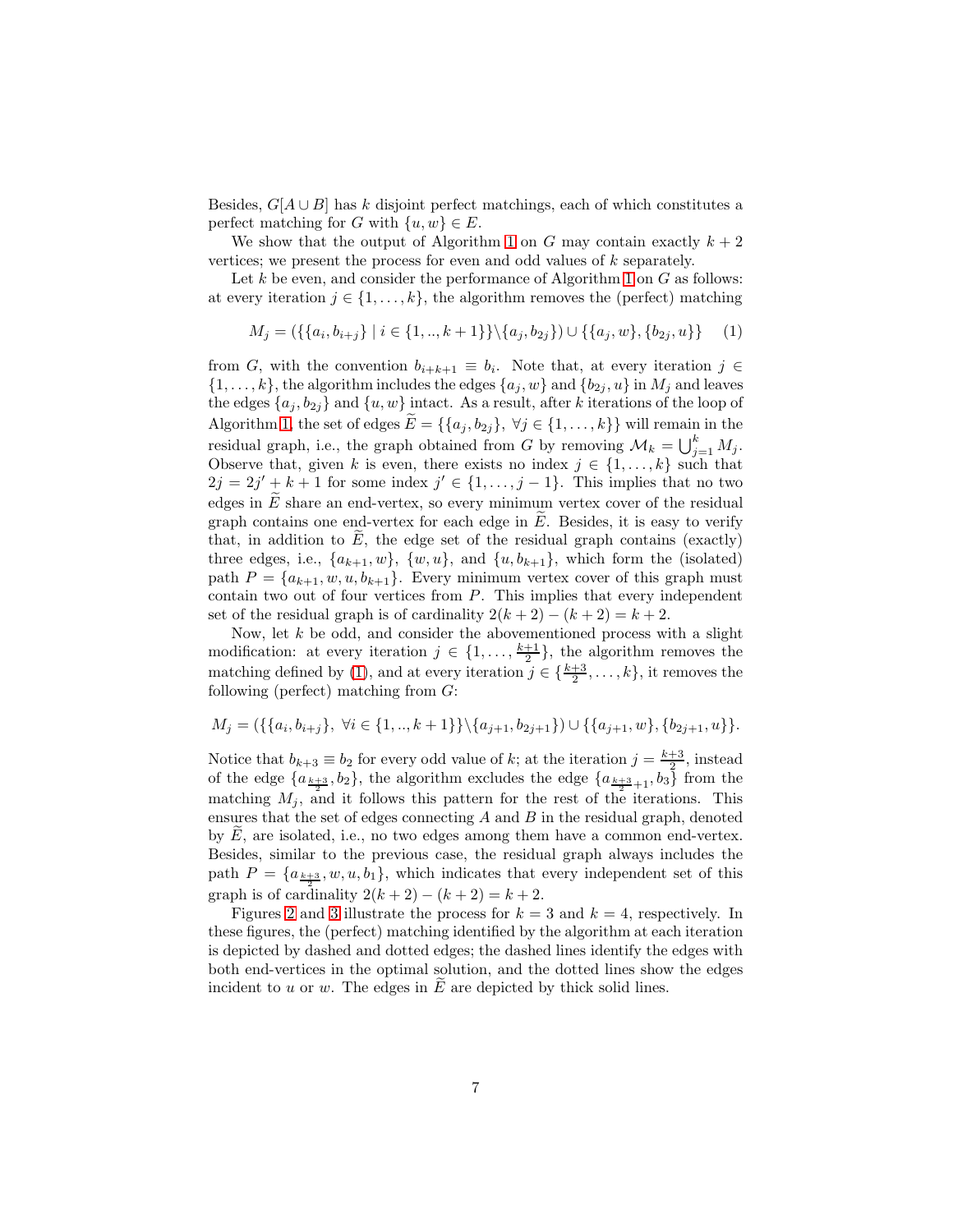<span id="page-7-0"></span>

Figure 2: Worst-case example for  $k = 3$ : (a) the original graph; the set of white vertices is a maximum 3-dependent set, (b) the graph after removing  $\overline{\mathcal{M}}_1$ , (c) the graph after removing  $\mathcal{M}_2$ , (d) the graph after removing  $\mathcal{M}_3$ , (e) the original graph; the gray vertices depict a minimum vertex cover of the residual graph, i.e., after removing  $\mathcal{M}_3$ , and the set of white vertices is the output of the algorithm.

# 4. Conclusion

The MAXIMUM  $k$ -DEPENDENT SET problem is NP-hard on the class of bipartite graphs, for any  $k \geq 1$ . This paper presents a  $(1 + \frac{k}{k+2})$ -approximation algorithm for this problem that runs in  $\mathcal{O}(km\sqrt{n})$  time on a (bipartite) graph with  $n$  vertices and  $m$  edges and improves upon its previously best-known approximation ratio of  $1+\frac{k}{k+1}$ . Our proof also indicates that the algorithm retains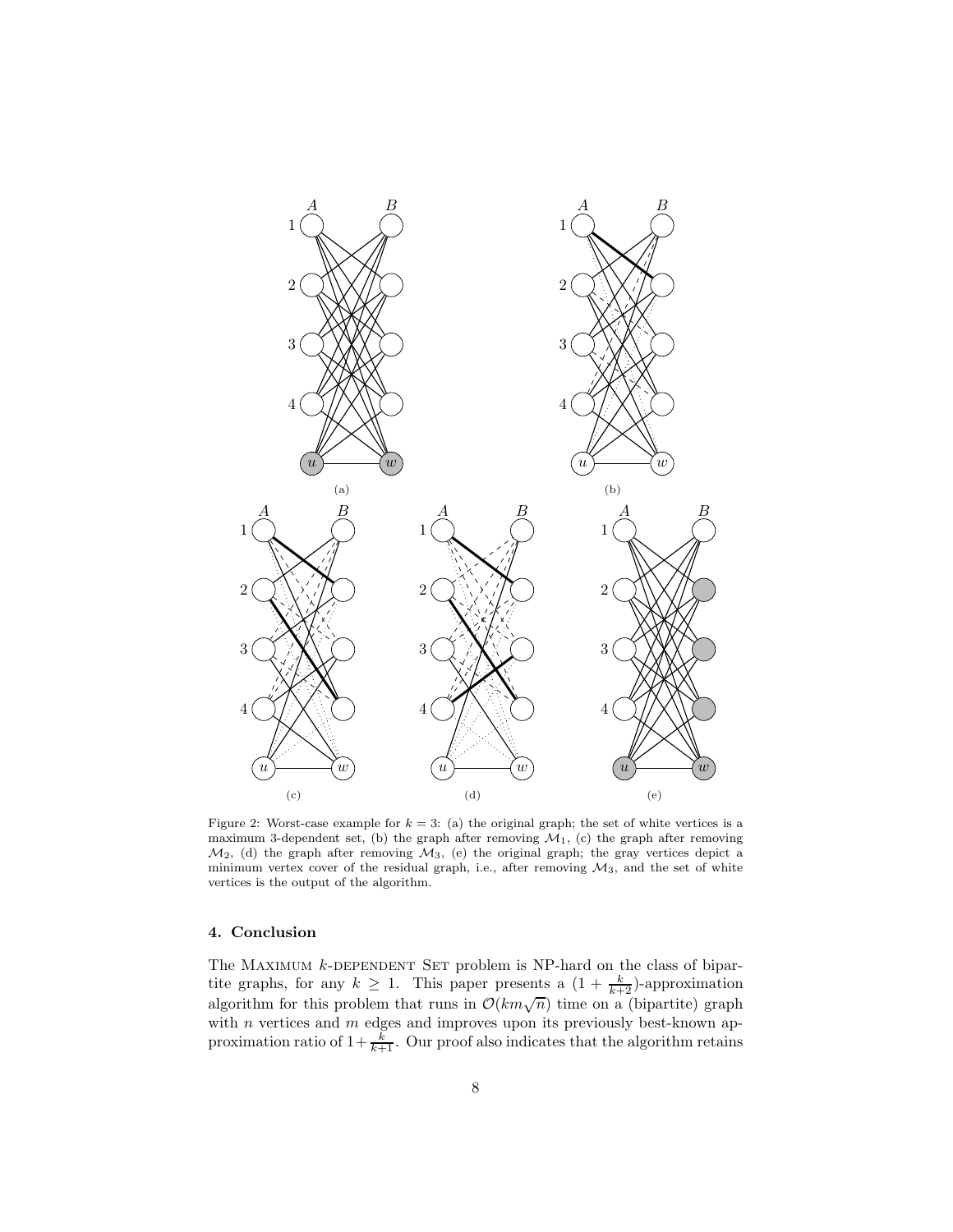<span id="page-8-0"></span>

Figure 3: Worst-case example for  $k = 4$ : (a) the original graph; the set of white vertices is a maximum 4-dependent set, (b) the graph after removing  $\mathcal{M}_1$ , (c) the graph after removing  $\mathcal{M}_2$ , (d) the graph after removing  $\mathcal{M}_3$ , (e) the graph after removing  $\mathcal{M}_4$ , (f) the original graph; the gray vertices depict a minimum vertex cover of the residual graph, i.e., after removing  $\mathcal{M}_4,$  and the set of white vertices is the output of the algorithm.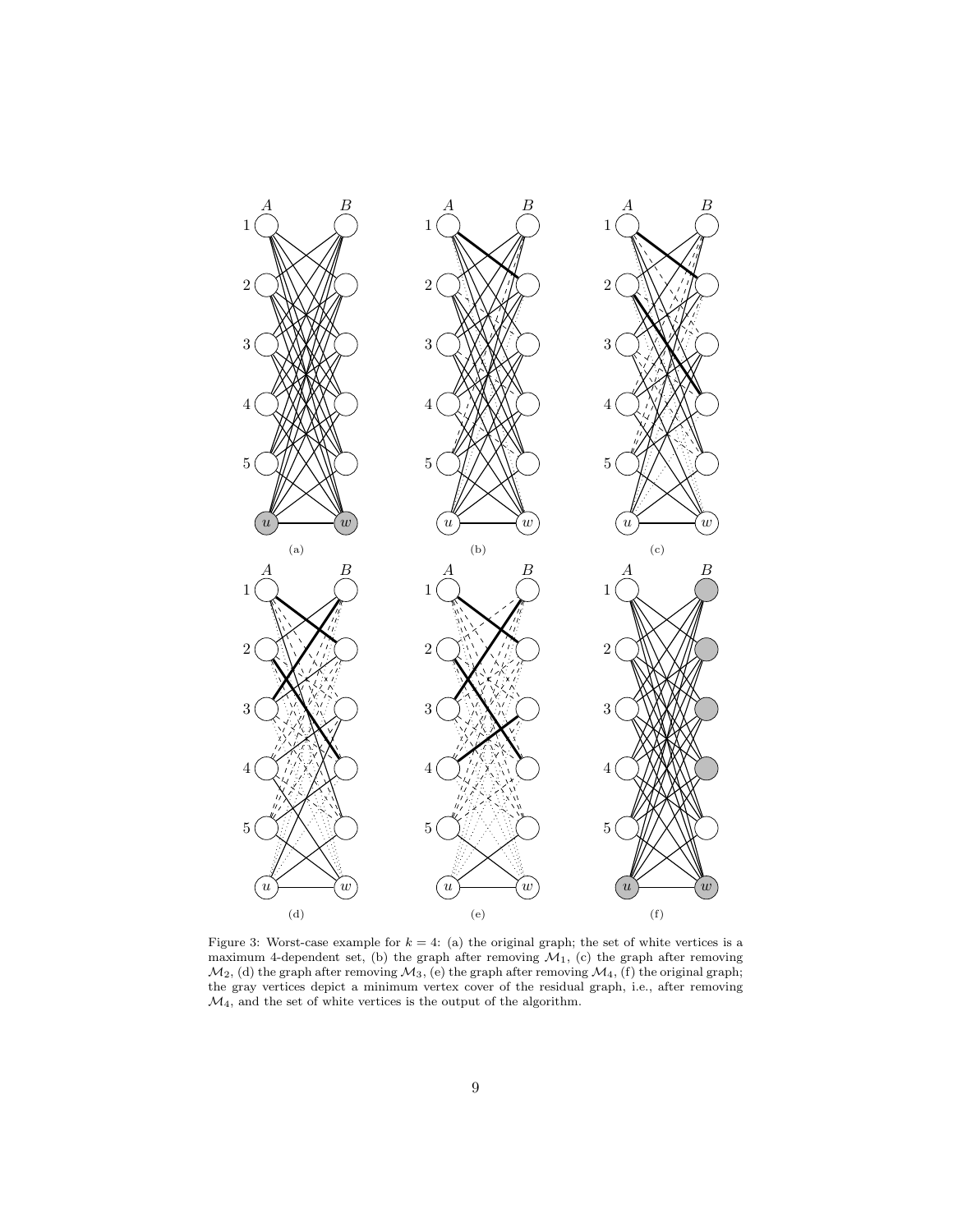its approximation ratio when applied to König-Egerváry (KE) graphs, which is a supperclass of bipartite graphs. Furthermore, we present a family of bipartite graphs, on which the algorithm achieves the approximation bound.

As an extension of this work, one may replace the loop of Algorithm [1,](#page-2-0) i.e., removing k maximum-cardinality matchings, with removing a single maximumcardinality k-matching and study the approximation ratio of the new algorithm. A k-matching in a graph is a subset of edges such that every vertex in the graph is incident to at most  $k$  of them. The maximum  $k$ -matching problem, which is to find a k-matching with the largest number of edges in a given graph, is polynomial-time solvable [\[9](#page-10-13)]. The structure of the examples presented in this paper suggests such an algorithm may avoid the pitfall of the current method in missing the "correct" edges, hence achieving an approximation ratio better than  $1+\frac{k}{k+2}$ . In the presence of multiple maximum-cardinality matchings in a graph, one may also try to quantify the probability of missing the "correct" edges based on the employed matching subroutine—which may lead to the design of a randomized variant of the current algorithm with a better expected approximation ratio. The proposed algorithm always generates a feasible solution for the MAXIMUM  $k$ -DEPENDENT SET problem on general graphs. Also, the minimum cardinality of a vertex cover is an upper bound on the maximum cardinality of a matching in every graph. Let  $\theta(G)$  denote the gap between these two invariants in a graph  $G$ . Then, for the classes of graphs with polynomial-time computable independence number in the residual, it is interesting to establish the approximation ratio of the algorithm presented in this paper as a function of  $\theta(G)$  and k.

*Acknowledgements.* Partial support by AFOSR award FA9550-19-1-0161 is gratefully acknowledged. We would also like to thank the four anonymous referees for their insightful comments and suggestions.

### References

- <span id="page-9-3"></span>[1] R. K. Ahuja, T. L. Magnanti, and J. B. Orlin. *Network Flows: Theory, Algorithms, and Applications*. Pearson, 1993.
- <span id="page-9-0"></span>[2] B. Balasundaram, S. Butenko, and I. V. Hicks. Clique relaxations in social network analysis: The maximum k-plex problem. *Operations Research*, 59:133–142, 2011.
- <span id="page-9-2"></span>[3] B. Balasundaram, S. S. Chandramouli, and S. Trukhanov. Approximation algorithms for finding and partitioning unit-disk graphs into co-k-plexes. *Optimization Letters*, 4:311–320, 2010.
- <span id="page-9-4"></span> $[4]$  R. W. Deming. Independence numbers of graphs–an extension of the König-Egerváry theorem. *Discrete Mathematics*, 27:23-33, 1979.
- <span id="page-9-1"></span>[5] A. Dessmark, K. Jansen, and A. Lingas. The maximum k-dependent and f-dependent set problem. In *International Symposium on Algorithms and Computation*, pages 88–97. Springer, 1993.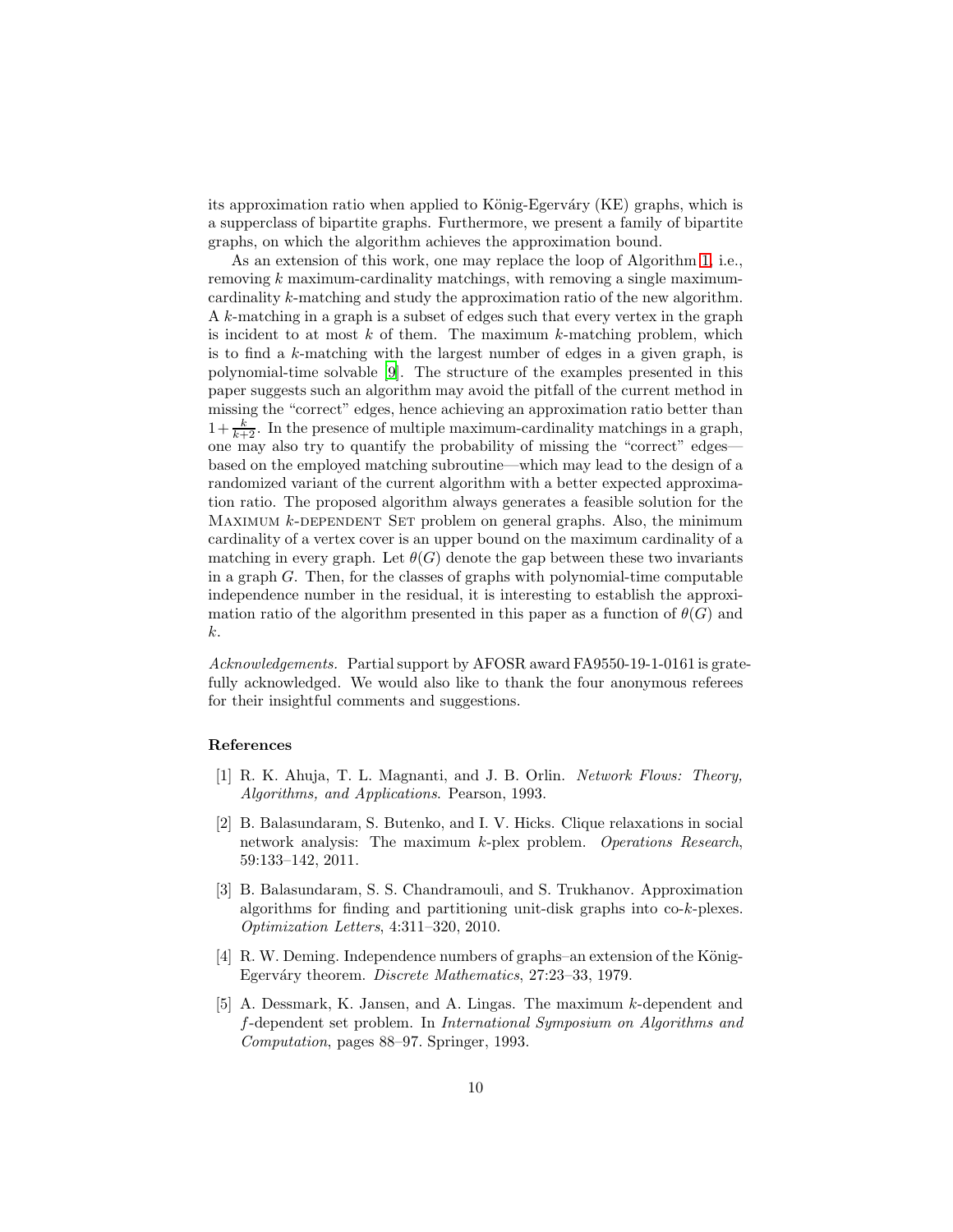- <span id="page-10-0"></span>[6] H. Djidjev, O. Garrido, C. Levcopoulos, and A. Lingas. On the maximum k-dependent set problem. Technical Report LU-CS-TR:92-91, Department of Computer Science, Lund University, Sweden, 1992.
- <span id="page-10-9"></span>[7] Z. Ertem, E. Lykhovyd, Y. Wang, and S. Butenko. The maximum independent union of cliques problem: complexity and exact approaches. *Journal of Global Optimization*, 76:545–562, 2020.
- <span id="page-10-2"></span>[8] U. Feige and S. Kogan. The hardness of approximating hereditary properties. Technical report, Department of Computer Science and Applied Mathematics, Weizmann Institute, Rehovot, Israel, 2005.
- <span id="page-10-13"></span>[9] A.M.H. Gerards. Matching. In M.O. Ball, editor, *Handbooks in OR and MS*, volume 7, chapter 3, pages 135–224. Elsevier, 1995.
- <span id="page-10-3"></span>[10] F. Havet, R. J. Kang, and J. Sereni. Improper coloring of unit disk graphs. *Networks*, 54:150–164, 2009.
- <span id="page-10-8"></span>[11] J. Hopcroft and R. Karp. An  $n^{5/2}$  algorithm for maximum matchings in bipartite graphs. *SIAM Journal on Computing*, 2:225–231, 1973.
- <span id="page-10-10"></span>[12] S. Hosseinian and S. Butenko. Polyhedral properties of the induced cluster subgraphs. *Discrete Applied Mathematics*, 297:80–96, 2021.
- <span id="page-10-6"></span>[13] D. K¨onig. Gr´afok ´es m´atrixok. *Matematikai ´es Fizikai Lapok*, 38:116–119, 1931.
- <span id="page-10-12"></span>[14] E. Korach, T. Nguyen, and B. Peis. Subgraph characterization of red/bluesplit graph and König-Egerváry graphs. In *Proceedings of the seventeenth annual ACM-SIAM symposium on Discrete algorithm*, pages 842–850. Citeseer, 2006.
- <span id="page-10-5"></span>[15] M. Kumar, S. Mishra, N. S. Devi, and S. Saurabh. Approximation algorithms for node deletion problems on bipartite graphs with finite forbidden subgraph characterization. *Theoretical Computer Science*, 526:90–96, 2014.
- <span id="page-10-4"></span>[16] R. Lipton and R. Tarjan. A separator theorem for planar graphs. *SIAM Journal on Applied Mathematics*, 36:177–189, 1979.
- <span id="page-10-1"></span>[17] B. McClosky and I. V. Hicks. The co-2-plex polytope and integral systems. *SIAM Journal on Discrete Mathematics*, 23:1135–1148, 2009.
- <span id="page-10-11"></span>[18] M. Mucha and P. Sankowski. Maximum matchings via gaussian elimination. In *45th Annual IEEE Symposium on Foundations of Computer Science*, pages 248–255. IEEE, 2004.
- <span id="page-10-7"></span>[19] R. Rizzi. A short proof of matching theorem. *Journal of Graph Theory*, 33:138–139, 2000.